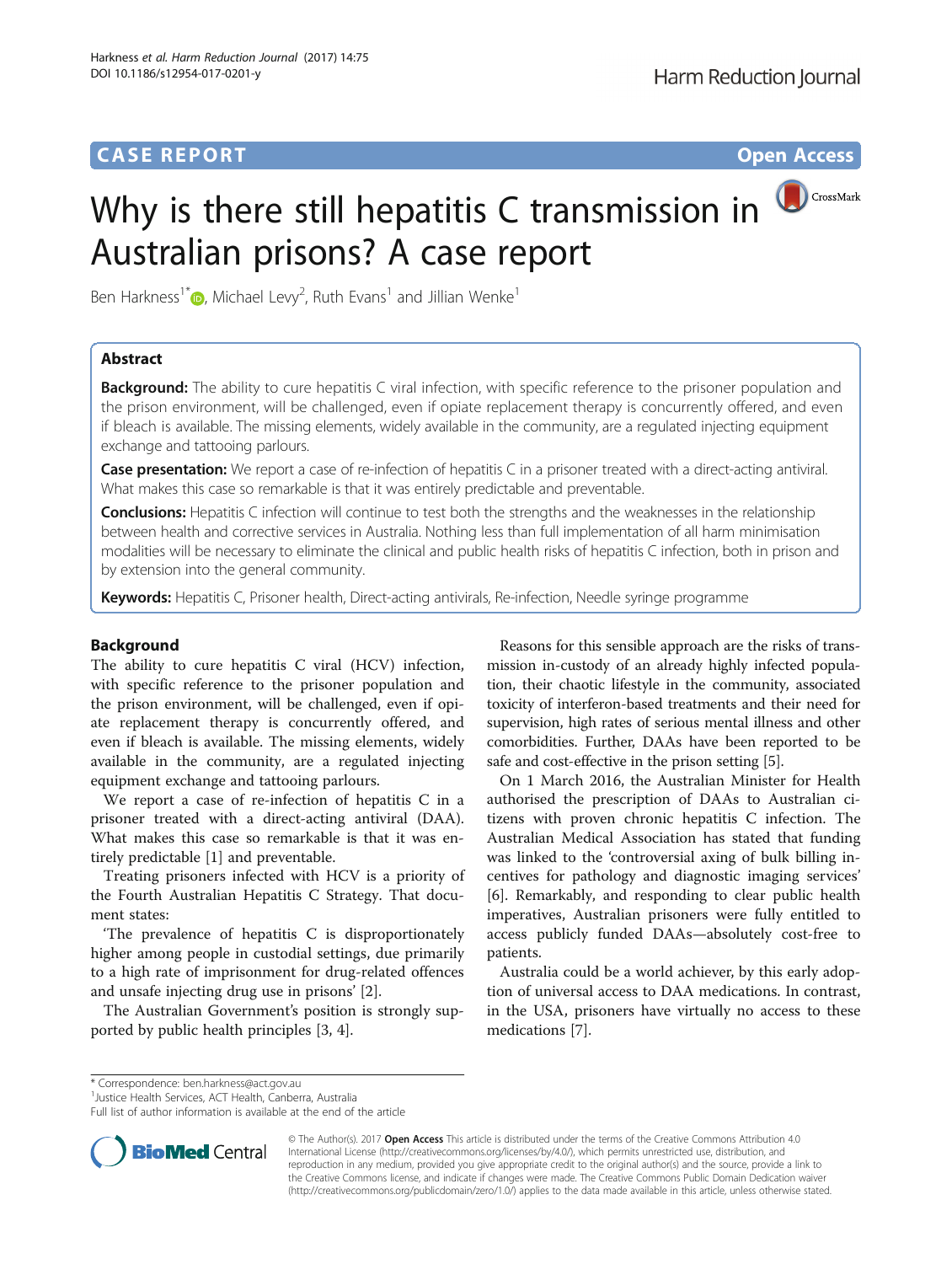# Case presentation

The 39-year-old male was treated for HCV genotype 1a between weeks 4 and 16 of incarceration (12 weeks of ledipasvir and sofosbuvir). Four weeks after the therapy was finished, the patient returned a negative polymerase chain reaction (PCR) result.

The patient describes a single episode of shared injecting with a known HCV-positive contact. The episode is described with some clarity, approximately 4–6 weeks after the negative PCR result. Bleach had been accessed, and a well-described method of flushing the injecting equipment with diluted bleach was used. The patient was receiving a stable dose of 95 mg methadone at the time.

He had been in custody for 7 months when the health service was notified that the HCV PCR result was positive. That result related to a test taken in week 30 of the period of incarceration. The genotype was reported as a mixed infection of genotype 3 and genotype 1 or 6—clearly distinct from the sample taken at pretreatment. Given the significance of that result, the sample was retested and confirmed. Liver function tests and full blood count were normal.

## Discussion and conclusion

The Alexander Maconochie Centre (AMC) is presented by the Australian Capital Territory (ACT) Government as the first human rights-compliant prison in Australia. The ACT Government committed to the provision of sterile injecting equipment through a regulated needle and syringe programme (NSP) [\[8](#page-2-0)]. Regrettably, that announcement was premature—in 2016, custodial officers voted overwhelming to reject any proposed model, and the initiative has, to date, been buried. This NSP was to complement an opiate replacement programme and the confidential provision of bleach, both bulk liquid and in powder form packed in individual use sachets. Approximately one-third of prisoners are on methadone-maintenance therapy, including the patient in this case report.

Late relapse of HCV infection after DAA treatment is described [[9\]](#page-2-0), but we believe that we are describing an instance of re-infection, rather than relapse, for the following reasons:

- The patient completed 12 weeks of prescribed treatment with ledipasvir and sofosbuvir for genotype 1a HCV infection
- Was 100% compliant with dosing—confirmed against his medication charts
- Provides a credible history of injecting drug use between the two qualitative PCR tests (referred to as 'end-of-treatment' and 'sustained viral-response')
- The genotype change before and after treatment

Our patient was counselled that he was once again 'infectious' and that a decision to retreat would be made in 6 months' time, only once chronic infection has been determined. Interestingly, pathology taken at 6 months revealed a negative PCR result, indicating the patient had spontaneously cleared his HCV re-infection.

We believe that this case report highlights a number of health and ethical issues:

- The decision to offer prisoners equal access to DAA treatments for HCV infection was well grounded, both epidemiologically and ethically [\[4](#page-2-0)]
- The risk of HCV transmission, while reduced by rapid implementation of DAA treatment, was not completely eliminated and cannot be expected to be until every PCR HCV-positive patient is rendered non-infectious
- There will be ongoing 'transmission' of HCV from community to prison, with the constant flow of new receptions into custody
- Bleach availability is, at best, partially effective in reducing HCV transmission
- Widespread prescription of opiate replacement treatment, similarly, is demonstrated to be at best, partially effective in reducing HCV transmission
- A regulated injecting equipment exchange would have provided a respectful and humane choice to our case and further reduced the risk of re-infection

Hepatitis C infection will continue to test both the strengths and the weaknesses in the relationship between health and corrective services in Australia. Nothing less than full implementation of all harm minimisation modalities will be necessary to eliminate the clinical and public health risks of HCV infection, both in prison and by extension into the general community.

#### Abbreviations

ACT: Australian Capital Territory; AMC: Alexander Maconochie Centre; DAA: Direct-acting antiviral; HCV: Hepatitis C virus; NSP: Needle syringe programme; PCR: Polymerase chain reaction

## Acknowledgements

The authors would like to acknowledge John Didlick, Hepatitis ACT.

#### Funding

No funding was received for research leading to or in preparation of this manuscript.

#### Availability of data materials

Data sharing is not applicable to this article as no datasets were generated or analysed during the current study.

## Authors' contributions

JW and RE collected the necessary information including the dates of relevant events in the case report. The manuscript was written by ML and BH. All authors read and approved the final manuscript.